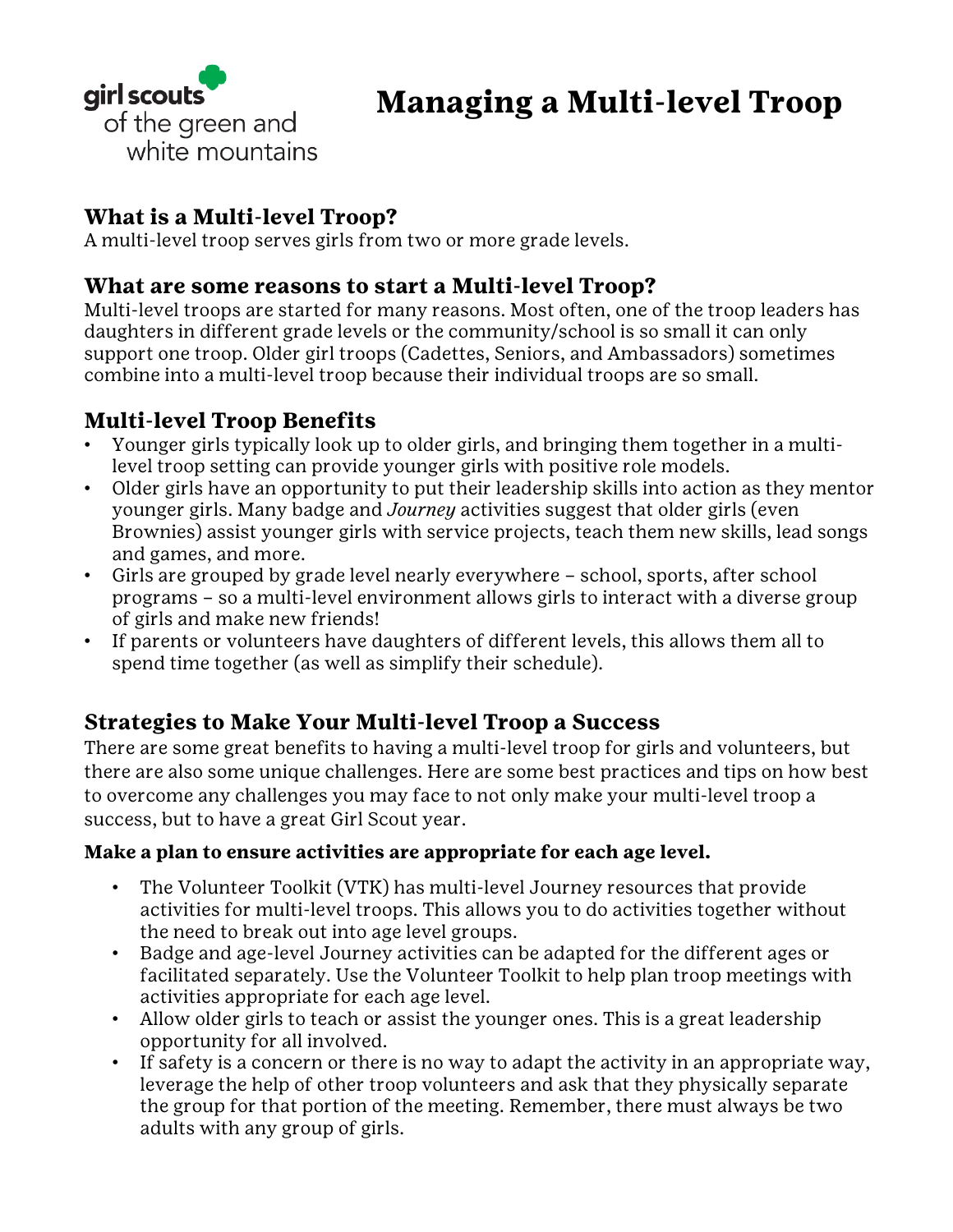#### **Support friendships within age levels and encourage girls to make new friends of different ages.**

- Incorporate activities that bring all girls together, such as opening and closing ceremonies, songs, games, and outings.
- Remind girls that although they may be at different levels, they are all part of the sisterhood of Girl Scouting.

### **Ask for help to balance the additional responsibilities of managing a multi-level troop.**

- With multi-level resources available in the Volunteer Toolkit, managing and leading a multi-level troop is easier than ever.
- Ask for help! If you are responsible for the troop's overall organization and planning, other parents/volunteers\* may be willing to step up and assist in facilitating activities. Download meeting plans from the Volunteer Toolkit to aid troop helpers in leading activities with the girls.
- At the start of the year, secure two or more parent/troop helpers\* for each grade level so they can witness the girl-planning process. This way, all volunteers will understand what the troop would like to achieve as a whole and can work with individual grade levels toward that end.

\**Please note that all volunteers must complete the volunteer process through GSGWM: member registration, background check, and any required trainings.*

**Utilize the National Program Portfolio materials (**Journeys **and** The Girl's Guide to Girl Scouting**) for each age level.**

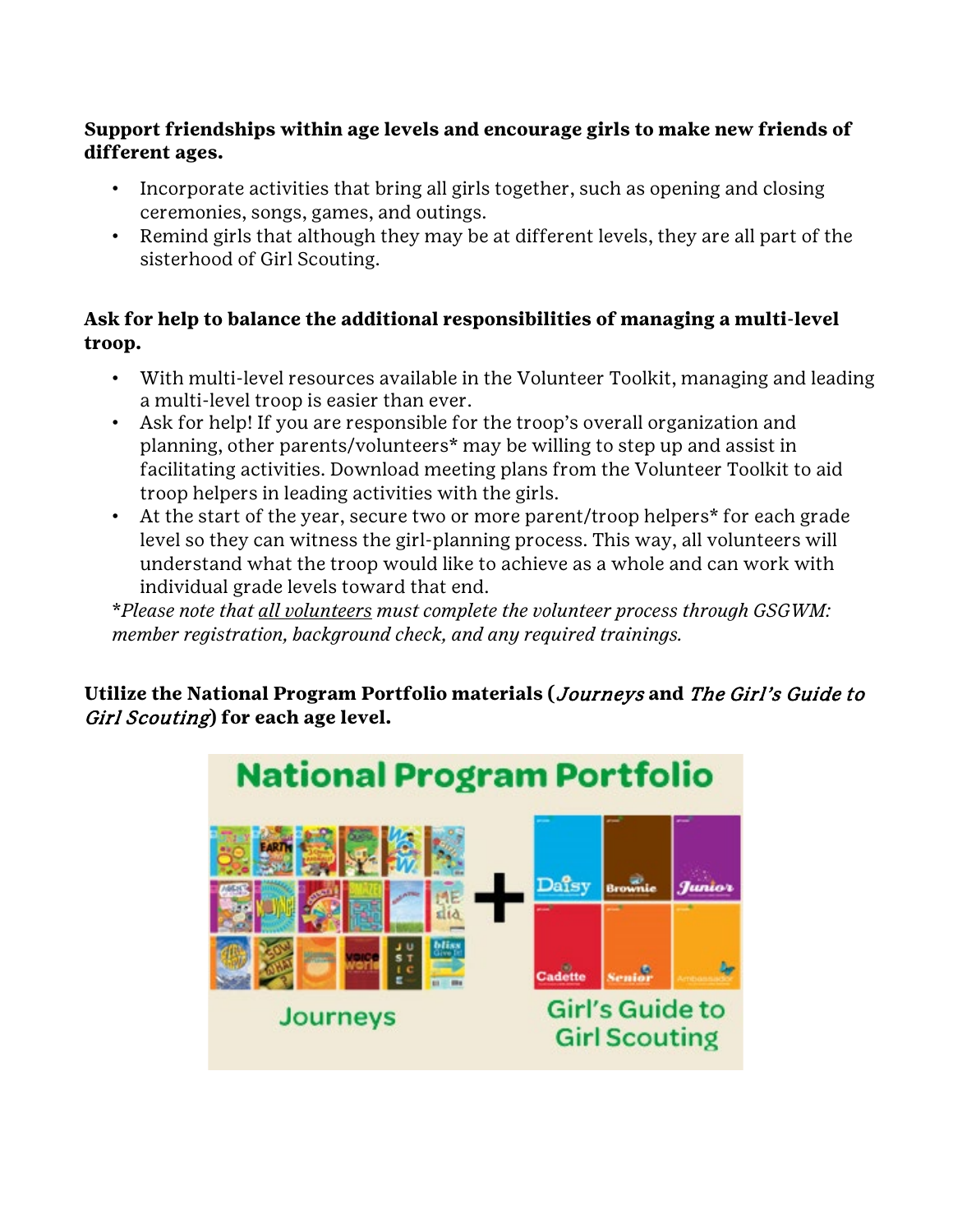### **The National Program Portfolio materials (**continued)

- Multi-level troop leaders should become familiar with the materials for each level represented in the troop. Use the new multi-level resources (Table 1) available in Volunteer Toolkit to plan meetings and activities accordingly.
- Ask one or two parent volunteers to become your resident "experts" in the materials for a particular grade level. Make sure they are approved troop leaders so they can access Volunteer Toolkit resources.
- When planning activities, include volunteers so that they can discuss the similarities and differences for each level's activities. For example, Juniors and Cadettes may both earn a Digital Arts badge; Juniors earn Digital Photography, and Cadettes try out digital moviemaking.
- Encourage all parents to visit GirlScouts.org to learn more about the Girl Scout program.

## **Ways to work together with the Program Portfolio**

With a little creativity and imagination, you can provide fun and challenging activities that allow girls of all ages to learn and grow together, earning *Journeys* and badges along the way.

#### *Examples:*

Cadettes can earn their *Leader in Action (LIA) Journey* while assisting Brownies in completing a *Journey* from their grade level.

A Daisy-Brownie troop could go camping and complete activities for the *Welcome to the Daisy Flower Garden* and *Brownie Quest Journeys*. As Brownies lead the way through trails following a map, Daisies can identify flora and fauna that line the trail.

During a fitness class, Juniors could work on their *Staying Fit* badge while Brownies work on the *My Best Self* badge. Perhaps there is one step where the Juniors can teach the Brownies new exercises and vice versa? Is there a step where the Brownies can prepare healthy snacks with the Juniors and vice versa? There are many ways to incorporate girls of all ages into activities.

The Volunteer Toolkit (VTK) has journeys prepared just for K-5 and 6-12 multi-level Troops. It also has a wealth of uploaded badges that you can search by topic to find similar activities your girls can work on together. You can also find the Girls Guide to Girl Scouting badge chart under the resources tab to help you tie different age level awards together. Need help using the VTK? Reach out to Troop Support at 888-474-9686 for a workshop!

## **Important Considerations When Managing a Multi-level Troop**

- Always follow the girl/adult ratio based on the *youngest* girls in your troop. This means if you have a troop of 12 Daisy/Brownie girls, you should meet the required Daisy ratios.
- You can only have one bank account per troop number. Therefore, you cannot create a separate account for your older girls who are raising money.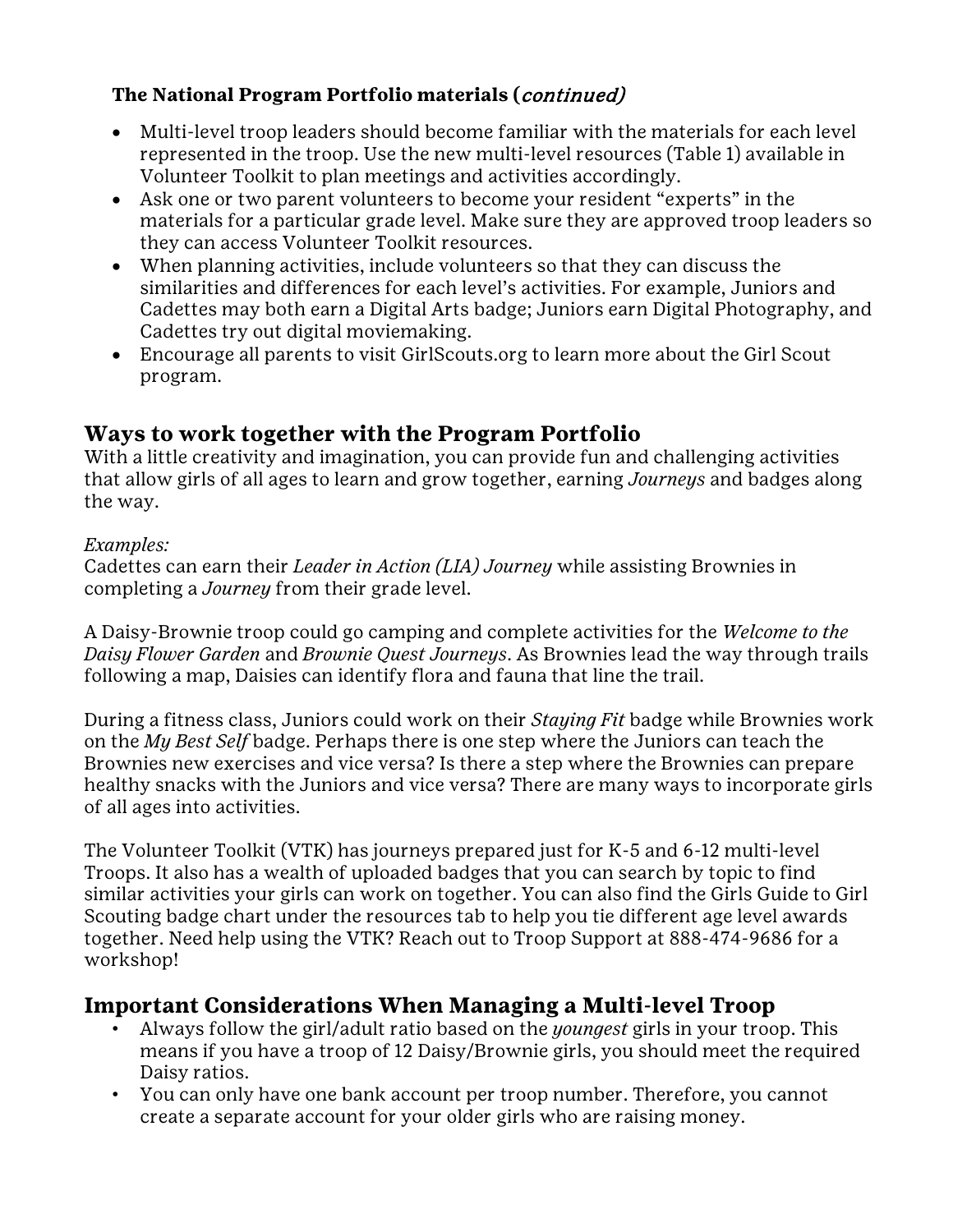• When registering girls for council programs, be mindful of grade level requirements. There may be some programs that are not open to all troop members.

# **Leader Tips and Tricks for Multi-level Troops**

- Use a Patrol System to run meetings by dividing the troop into smaller groups (patrols). Patrols choose a patrol name, symbol, leaders, and assistant leaders.
- Use a kaper chart to assign jobs. Members should rotate jobs.
- Give girls a chance to work both within their grade level and others.
- Although grade-level groups should select the *Journeys* and badges they wish to earn, the entire troop should decide on its trips and activities.
- Council patch programs are a great way to explore topics with specific activities for each grade level. Visit girlscoutsgwm.org to learn more about our patch programs or click [here.](http://www.girlscoutsgwm.org/en/about-girl-scouts/badges-and-patches/patch-program.html)
- Remember, it's not just about awards. Allow the girls to decide what they want to do, and how they want to do it. This allows programming to be girl-led and helps girls develop important leadership skills.
- Plan ahead: Consider how your troop can accommodate other girls in your community who want to be Girl Scouts while adhering to girl/adult ratios established in *Volunteer Essentials*.
- Don't forget to check in with your community team and other experienced leaders in your area— they might have some great tips and tricks for you as well! If you're not sure how to connect with your community team or local leaders, please reach out to us at 888-474-9686 and we'll be happy to help!

### **Ask for Help and Delegate**

Enlist parents to help you with planning and make sure all parents are involved in supporting their Girl Scout in some capacity.

- Hold a Parent/Guardian Meeting. Tell the families you are excited about getting to know them and ask how they can support their Girl Scout and her troop.
- Have parents/guardians complete a *Families Make it Happen!* form. This form is available in the [Troop Packet,](http://www.girlscoutsgwm.org/en/for-volunteers/troop-packet.html) as well as the forms section of council's website.
- Share a volunteer\* sign-up list for upcoming meetings, trips, and other activities.
- Create a phone tree so parents and guardians can contact each other to help if they can't make it to a meeting or activity.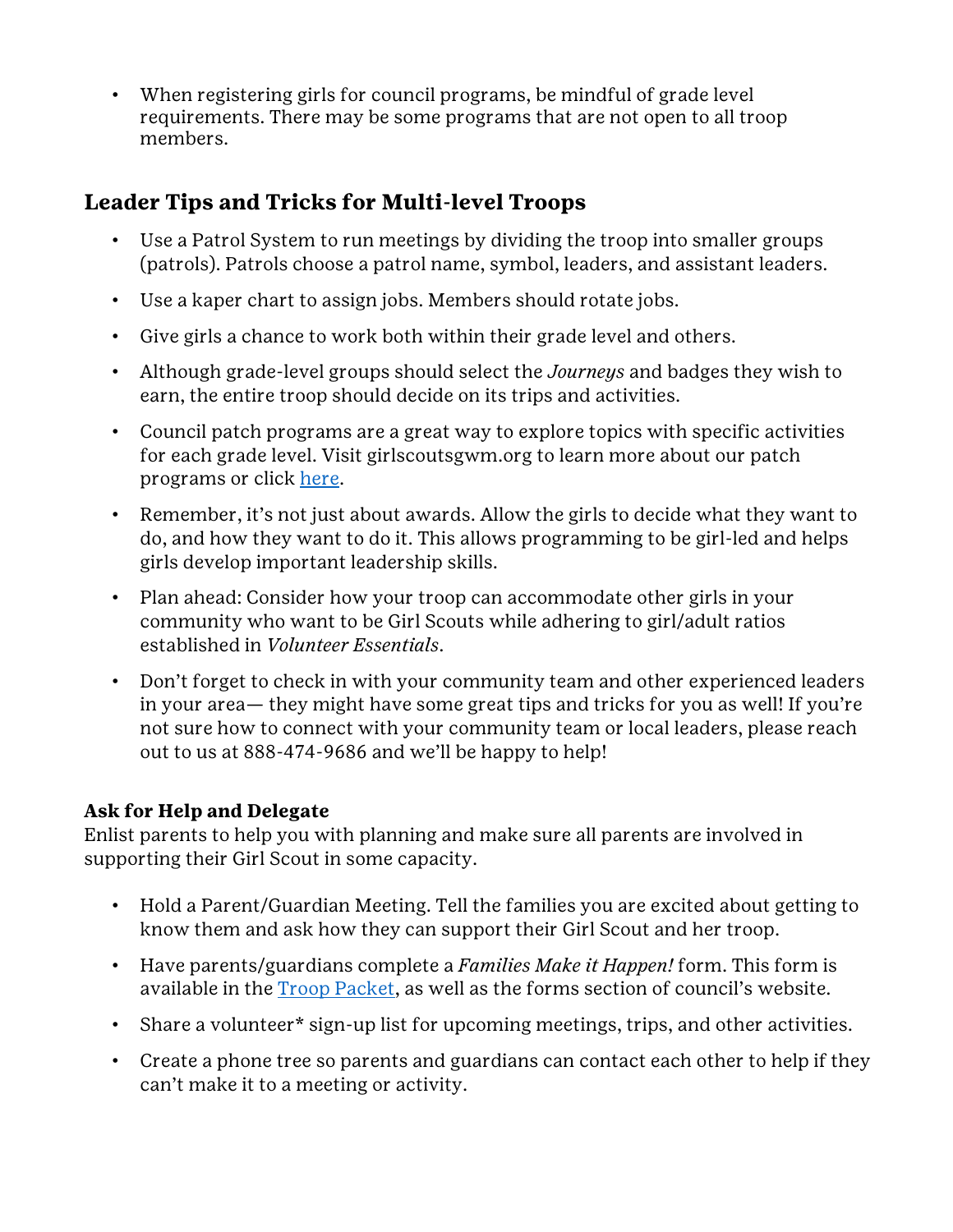• Once you get to know your troop parents\*, ask for help with product sales, chaperoning, driving, meetings, planning, etc.

\**Please note that all volunteers must complete the volunteer process through GSGWM: member registration, background check, and any required trainings.*

### **Keep it Girl-Led**

Girl Scouts should provide girls with a safe and nurturing setting to make decisions and learn from their mistakes. To make this possible, activities and meetings should be girlled. This is the first step toward developing girls' leadership abilities.

## **Managing a Multi-level Troop: FAQs**

Below are some frequent "what if" questions that will help guide you as you manage your multi-level troop throughout the Girl Scout year.

### **What if a parent who was scheduled to volunteer doesn't show up?**

- Be prepared. Create a phone tree that parents/guardians can use to reach out to each other. Be sure to let them know the importance of their commitment and encourage parents to contact another person to help if they can't make it to the meeting or activity.
- Always have a *Plan B*. Keep a file of activities you can do if you have extra time or need something different to do. Look for additional resources on our website.

### **What if the troop decides to split into multiple troops?**

The offshoot group would need to fulfill all of the necessary requirements for forming a new troop. This includes:

- Proper girl/volunteer ratios: There would need to be enough adult volunteers interested to fill the necessary positions to run a troop.
- Obtaining a troop number: The new troop leaders will need to follow up with the Service Unit's Volunteer Support Coordinator to get a troop number.
- Opening a separate bank account: The new troop will need to work with the Service Unit's Community Accounting Coordinator open a bank account. The funds from the existing troop are to be evenly split between the girls.
- Troops can continue to meet together if they wish.